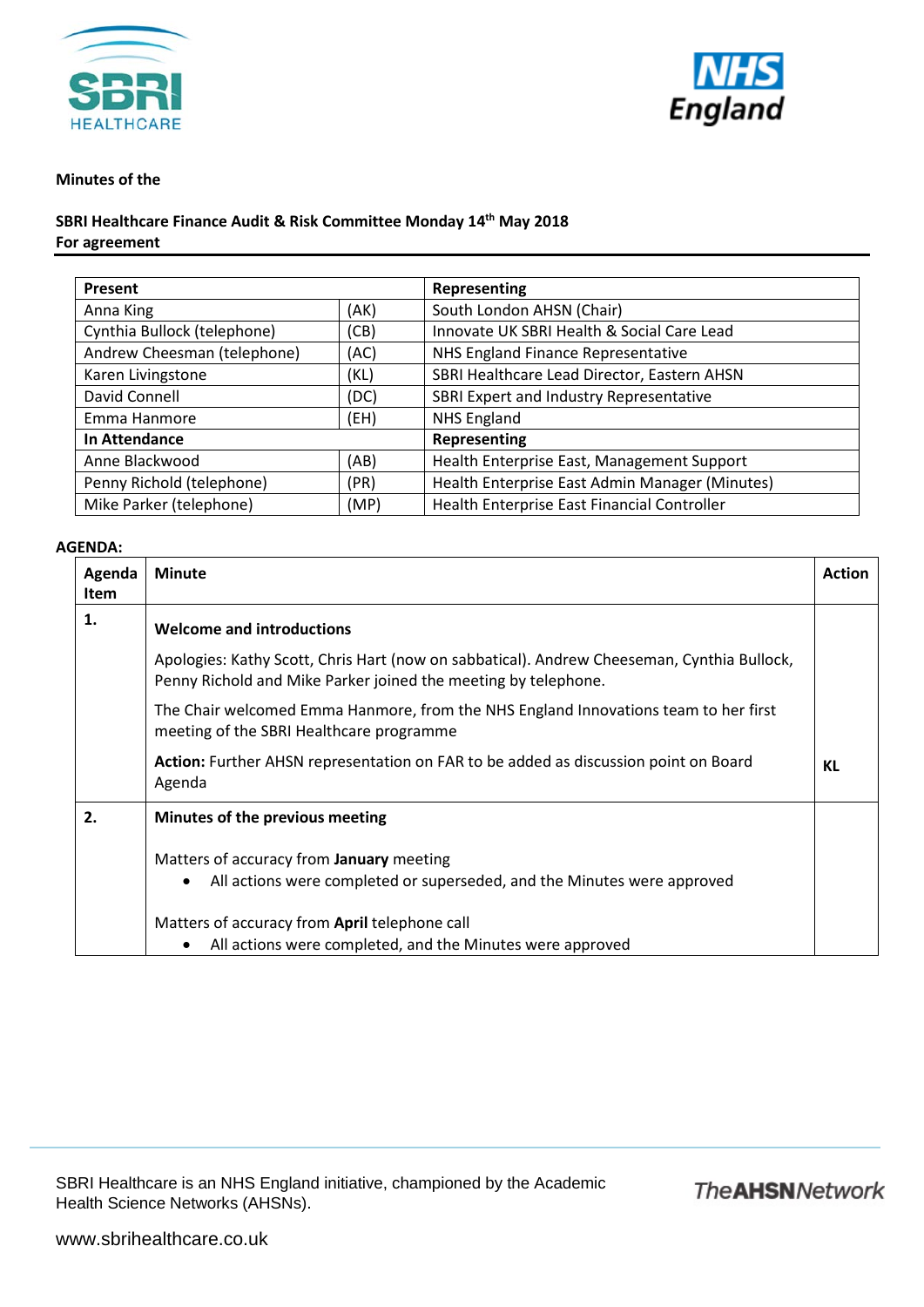| 3.  | <b>Review of 2017/18</b>                                                                                                                                                                                                                                                                                                                                                                                                                                                                                                                                                                                                                                                                                                                                                                                                                                                                                                                                                                                                                                                                                                           |           |
|-----|------------------------------------------------------------------------------------------------------------------------------------------------------------------------------------------------------------------------------------------------------------------------------------------------------------------------------------------------------------------------------------------------------------------------------------------------------------------------------------------------------------------------------------------------------------------------------------------------------------------------------------------------------------------------------------------------------------------------------------------------------------------------------------------------------------------------------------------------------------------------------------------------------------------------------------------------------------------------------------------------------------------------------------------------------------------------------------------------------------------------------------|-----------|
| 3.1 | KL presented progress against business plan 4 <sup>th</sup> quarter<br>KL advised the committee that in the fourth quarter the programme had completed the<br>outstanding actions as agreed. The year as a whole was seen to have been a busy but<br>successful one with the programme securing the support of NHS England Investment<br>committee for further funding.                                                                                                                                                                                                                                                                                                                                                                                                                                                                                                                                                                                                                                                                                                                                                            |           |
|     | Discussion on the previous year: it was agreed that as the programme moves into the next<br>year the business plan discussion should focus on moving forward rather than looking back.                                                                                                                                                                                                                                                                                                                                                                                                                                                                                                                                                                                                                                                                                                                                                                                                                                                                                                                                             |           |
| 3.2 | SBRI contract 2018/19 & relicensing<br>NHS England Investment committee has committed to running the programme for the coming<br>12 months.<br>Budget allocation for 2018 covers the financial commitment for current phase 2's in Acute<br>Care and GP Future, Surgery/Mental Health (SBRI 14) winners and a new competition to be<br>launched in July 2018.<br>The Surgery/Mental Health SBRI 14 awarded companies are now being contracted.<br>There will be a new competition launched in July this year.<br>Current contract extension is 6 months, NHS England have verbally stated that the intention is<br>for this to be extended to March 2019 and in that time the re-procurement process will be<br>taking place in time for April 2019.<br>EH - The next 6-month contract extension will be taken to the investment committee in May<br>and approved in June.<br>As part of the 2018/19 contract it was agreed that an additional clause confirming that there<br>is no guarantee of phase two funding would be inserted into the company contracts.<br>Action: Draft of this clause will be shared with NHS England. | <b>KL</b> |
|     | The FAR committee also recommended making changes to funded company's contracts<br>regarding i) extending time for companies to comply with survey requirements post-contract<br>and ii) compliance with new GDPR regulations.                                                                                                                                                                                                                                                                                                                                                                                                                                                                                                                                                                                                                                                                                                                                                                                                                                                                                                     |           |
|     | Action: Update Phase 1 and 2 company contracts with new clause on funding not being<br>guaranteed GDPR requirements & survey/data sharing commitments                                                                                                                                                                                                                                                                                                                                                                                                                                                                                                                                                                                                                                                                                                                                                                                                                                                                                                                                                                              | AB        |
|     | <b>GDPR</b><br>The FAR committee were advised of the current plans around meeting the requirements<br>under the GDPR rules. FAR recognised that the new GDPR compliance will be coming into<br>place on the 25 <sup>th</sup> May. EAHSN and HEE have reviewed their own individual policies and<br>procedures to become compliant with GDPR. There is a meeting scheduled on 15 <sup>th</sup> May 2018<br>to discuss the action plan and any further changes required to data protection and privacy<br>policies. It was agreed that the joint plan will be shared with the FAR committee.                                                                                                                                                                                                                                                                                                                                                                                                                                                                                                                                         |           |
|     | Action: Update privacy policy and data protection procedures<br>Action: GDPR action plan to be circulated to FAR                                                                                                                                                                                                                                                                                                                                                                                                                                                                                                                                                                                                                                                                                                                                                                                                                                                                                                                                                                                                                   | AB<br>AB  |
| 3.3 | <b>Relicensing</b>                                                                                                                                                                                                                                                                                                                                                                                                                                                                                                                                                                                                                                                                                                                                                                                                                                                                                                                                                                                                                                                                                                                 |           |

SBRI Healthcare is an NHS England initiative, championed by the Academic Health Science Networks (AHSNs).

## **The AHSN Network**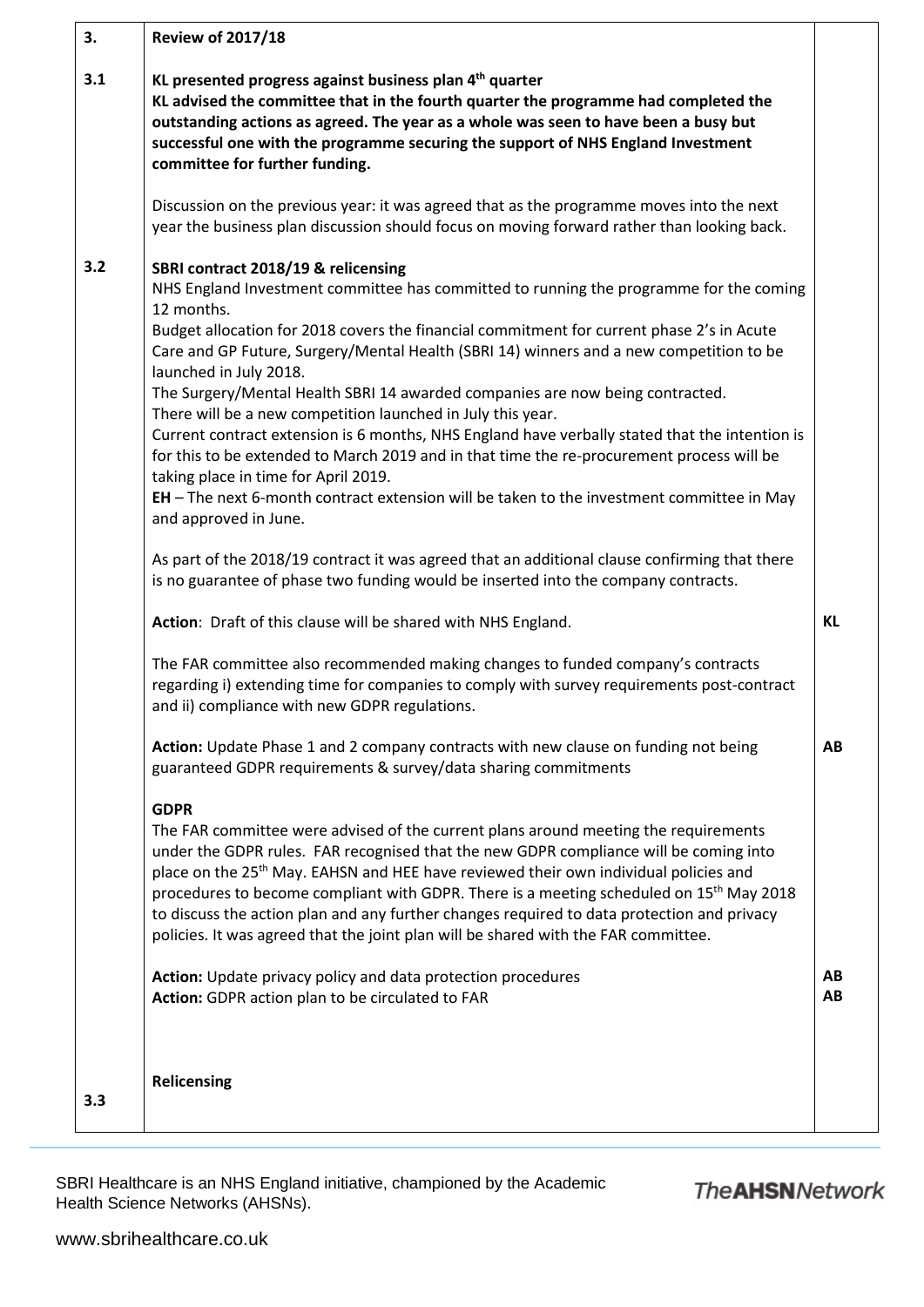|     | The FAR committee members who are not currently involved in the management or oversight<br>of the contract are progressing a dialogue with NHS England around the re-procurement<br>process. A meeting following the FAR was scheduled for FAR members (not including EAHSN,<br>or HEE team members) after the FAR committee.<br>AK to approach Richard Phillips (Board Chair) and 2 other AHSN leads to participate in this<br>support to NHS England.                                                                                                                                                                                                                                                                                                                                                                                                                                                                                                                                                                                                                                                                                                                                                                                                                                                                                                                         |    |
|-----|---------------------------------------------------------------------------------------------------------------------------------------------------------------------------------------------------------------------------------------------------------------------------------------------------------------------------------------------------------------------------------------------------------------------------------------------------------------------------------------------------------------------------------------------------------------------------------------------------------------------------------------------------------------------------------------------------------------------------------------------------------------------------------------------------------------------------------------------------------------------------------------------------------------------------------------------------------------------------------------------------------------------------------------------------------------------------------------------------------------------------------------------------------------------------------------------------------------------------------------------------------------------------------------------------------------------------------------------------------------------------------|----|
|     | Action: secure further involvement in the support to NHSE over the re-procurement                                                                                                                                                                                                                                                                                                                                                                                                                                                                                                                                                                                                                                                                                                                                                                                                                                                                                                                                                                                                                                                                                                                                                                                                                                                                                               | AK |
|     | FAR agreed that it would be appropriate for the committee to re-visit the current processes<br>and review them ahead of any re-licensing agreements. It was agreed to plan a priority<br>schedule with the contract revision first.                                                                                                                                                                                                                                                                                                                                                                                                                                                                                                                                                                                                                                                                                                                                                                                                                                                                                                                                                                                                                                                                                                                                             |    |
|     | Action: Circulate a list of SBRI processes and procedures to be prioritised for review this year                                                                                                                                                                                                                                                                                                                                                                                                                                                                                                                                                                                                                                                                                                                                                                                                                                                                                                                                                                                                                                                                                                                                                                                                                                                                                | AB |
| 4.  | <b>Business Plan for 2018/19</b>                                                                                                                                                                                                                                                                                                                                                                                                                                                                                                                                                                                                                                                                                                                                                                                                                                                                                                                                                                                                                                                                                                                                                                                                                                                                                                                                                |    |
| 4.1 | <b>Business plan update</b><br>This year's plan reflects those things learnt from last year's reviews.<br>$\bullet$<br>It identifies the new relationship between SBRI and the innovation exchanges.<br>$\bullet$<br>It looks at issues and solutions regarding adoption, supporting and enabling AHSN's to<br>$\bullet$<br>help with adoption and opening lines of communication to enhance adoption.<br>There will be a focus on communication and a draft plan in how to better utilise the<br>$\bullet$<br>small resources the programme has around comms.<br>Using previous long list of potential theme topics, the team have created a short list<br>$\bullet$<br>of 6 themes for the new competition in July and has sent these themes out to all<br>AHSN's for review. Interest has been shown in maxillofacial and Musculoskeletal. Next<br>steps will be to communicate with the national clinical leads for these two themes. It<br>is advised that if the national clinical leads do not have personal capacity to be<br>involved, then they should be encouraged to nominate colleagues to be involved as<br>per previous competitions.<br>DC advised that when writing case studies, the focus should be on the transformation<br>that SBRI has had on the companies funded. Where were the companies and people<br>before the funding and where are they after? |    |
|     | <b>Discussion:</b><br>DC - It is important that we understand exactly what the Innovation Exchanges are and their<br>role relative to SBRI. We need to fully understand the strategic and operational relationship of<br>SBRI and these new innovation exchanges.<br>KL - will walk David/Cynthia through what EAHSN are doing to create an innovation exchange<br>and will share how the individual AHSN programmes will feed in with other AHSN innovation<br>exchanges and create a national network.<br>CB - Is there a way of using the AHSN's innovation exchange requirements to leverage greater<br>engagement from them in the SBRI programme.<br>KL - I will be writing to AHSNs to indicate that SBRI would like a structured role in their<br>innovation exchange. We are aiming to have it formalised with each AHSN how SBRI fits into<br>the structure.<br>Action: KL to write to AHSNs and AHSN network regarding SBRI engagement in Innovation                                                                                                                                                                                                                                                                                                                                                                                                                 | KL |
|     | Exchanges<br>Theme selection for 2018 competition                                                                                                                                                                                                                                                                                                                                                                                                                                                                                                                                                                                                                                                                                                                                                                                                                                                                                                                                                                                                                                                                                                                                                                                                                                                                                                                               |    |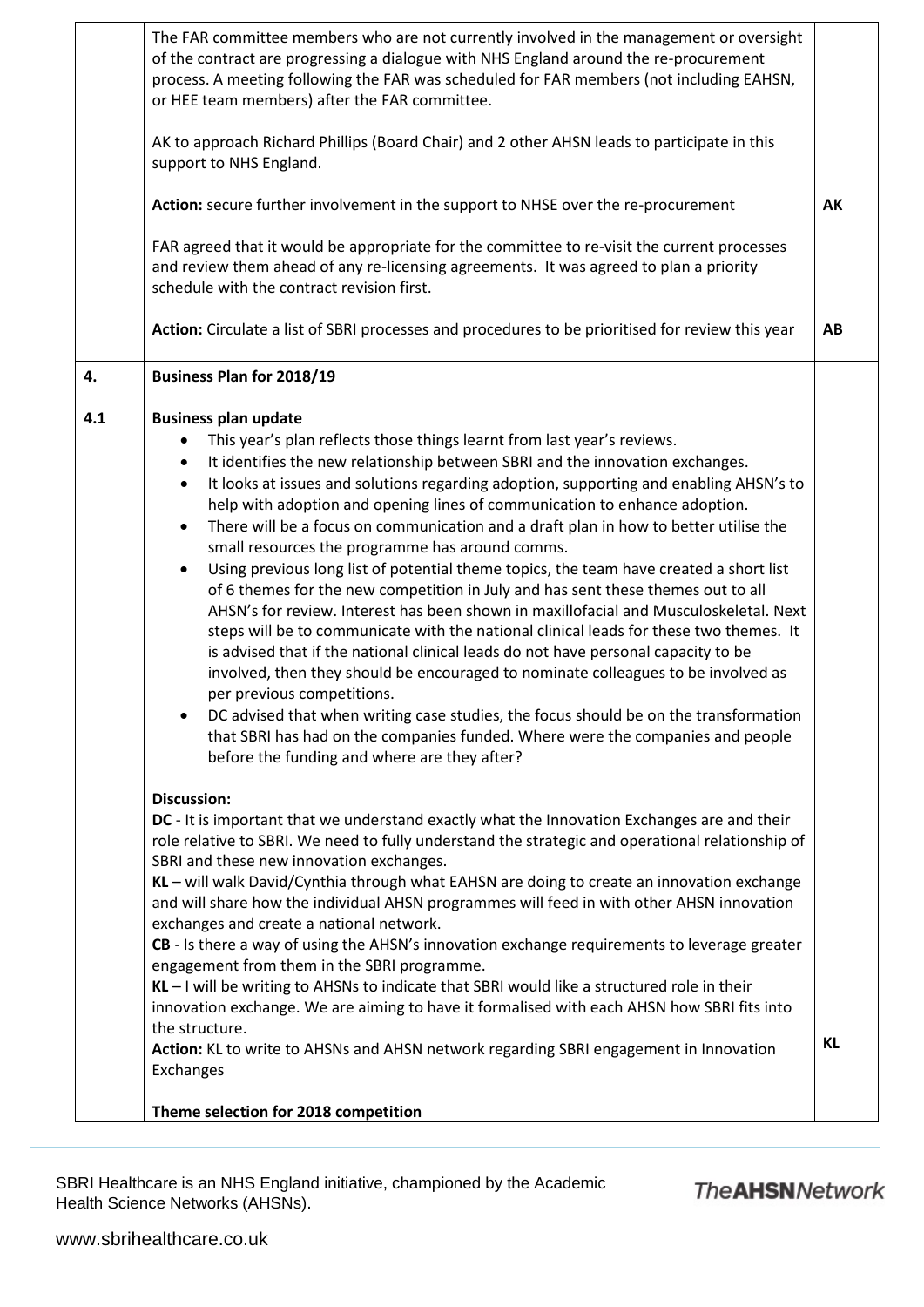|     | KL advised that the AHSNs have been invited to support the selection and leadership of<br>themes for the 2018 calendar year. She indicated that she will discuss final topic selection<br>with CDs and national clinical leads before management board and bring recommendations to<br>Management Board for decision.                                                                                                                                                                                                                                                           |           |
|-----|---------------------------------------------------------------------------------------------------------------------------------------------------------------------------------------------------------------------------------------------------------------------------------------------------------------------------------------------------------------------------------------------------------------------------------------------------------------------------------------------------------------------------------------------------------------------------------|-----------|
|     | Action: KL to discuss final topic selection with CDs and national clinical leads before<br>management board                                                                                                                                                                                                                                                                                                                                                                                                                                                                     | KL        |
|     | <b>Communication Planning</b><br>KL advised that a key part of the business plan this year is to increase the profile of the<br>programme and show the value of what has been delivered. As part of this the Board<br>meeting will receive a communications plan that will seek to engage all the AHSNs in<br>promoting the programme. A key opportunity for this is the NHS Expo event and it would be<br>helpful to have the AHSN coms promote the SBRI offer as part of their activity.<br>Action: Exposure at Confed and Expo to be included on the management board agenda |           |
| 4.2 | Budget forecast for 2018/19 programme<br>Contracts and payment schedules can no longer span over two financial years. It was<br>previously proposed that Phase 2's could possibly have a part A and part B to come in line<br>with NHS England's framework. NHS England preferred a 3 x 16 week schedule of payments<br>for the Cancer Phase 2 call to complete payments in year.                                                                                                                                                                                               |           |
|     | The programme will be moving forward with running one phase 1 competition (but<br>potentially a number of themes) starting in June/July to complete in year one and the<br>corresponding phase 2 commencing in April and completing in year two.                                                                                                                                                                                                                                                                                                                                |           |
|     | Action: Add Q1 Phase 1 payment for Surgery/Mental Health SBRI 14 (carried forward from<br>17/18 monies) to budget forecast for clarity                                                                                                                                                                                                                                                                                                                                                                                                                                          | AB        |
| 5.  | <b>Finance Papers</b>                                                                                                                                                                                                                                                                                                                                                                                                                                                                                                                                                           |           |
| 5.1 | <b>Financial Report for 2017/18</b><br>AB verbal update                                                                                                                                                                                                                                                                                                                                                                                                                                                                                                                         |           |
|     | Slight overall underspend forecast, team are waiting for the final irrecoverable VAT position<br>from Papworth before finalising numbers.                                                                                                                                                                                                                                                                                                                                                                                                                                       |           |
| 5.2 | SBRI Management Accounts for Jan - Mar 2018<br>MP verbal update including clarity on carried forward monies held at Papworth. Papworth are<br>holding £400,000 carried over from last years budget which will be used for the<br>Surgery/Mental Health Phase 1 programme.                                                                                                                                                                                                                                                                                                       |           |
| 5.3 | SBRI Independent Financial Report 2017/18<br>NHS England have requested an independent financial report is conducted on 17/18 as per<br>previous years.                                                                                                                                                                                                                                                                                                                                                                                                                         |           |
|     | Action: Circulate scope of audit to FAR for comment                                                                                                                                                                                                                                                                                                                                                                                                                                                                                                                             | <b>MP</b> |
| 6   | <b>Standing items of business</b>                                                                                                                                                                                                                                                                                                                                                                                                                                                                                                                                               |           |
| 6.1 | <b>Risk register</b><br>FAR recommends that NHS England contract risk should be moved to medium likelihood along<br>with item 4 -procurement.                                                                                                                                                                                                                                                                                                                                                                                                                                   |           |
|     | Action: update risk register accordingly                                                                                                                                                                                                                                                                                                                                                                                                                                                                                                                                        | AB        |

SBRI Healthcare is an NHS England initiative, championed by the Academic Health Science Networks (AHSNs).

# **The AHSN Network**